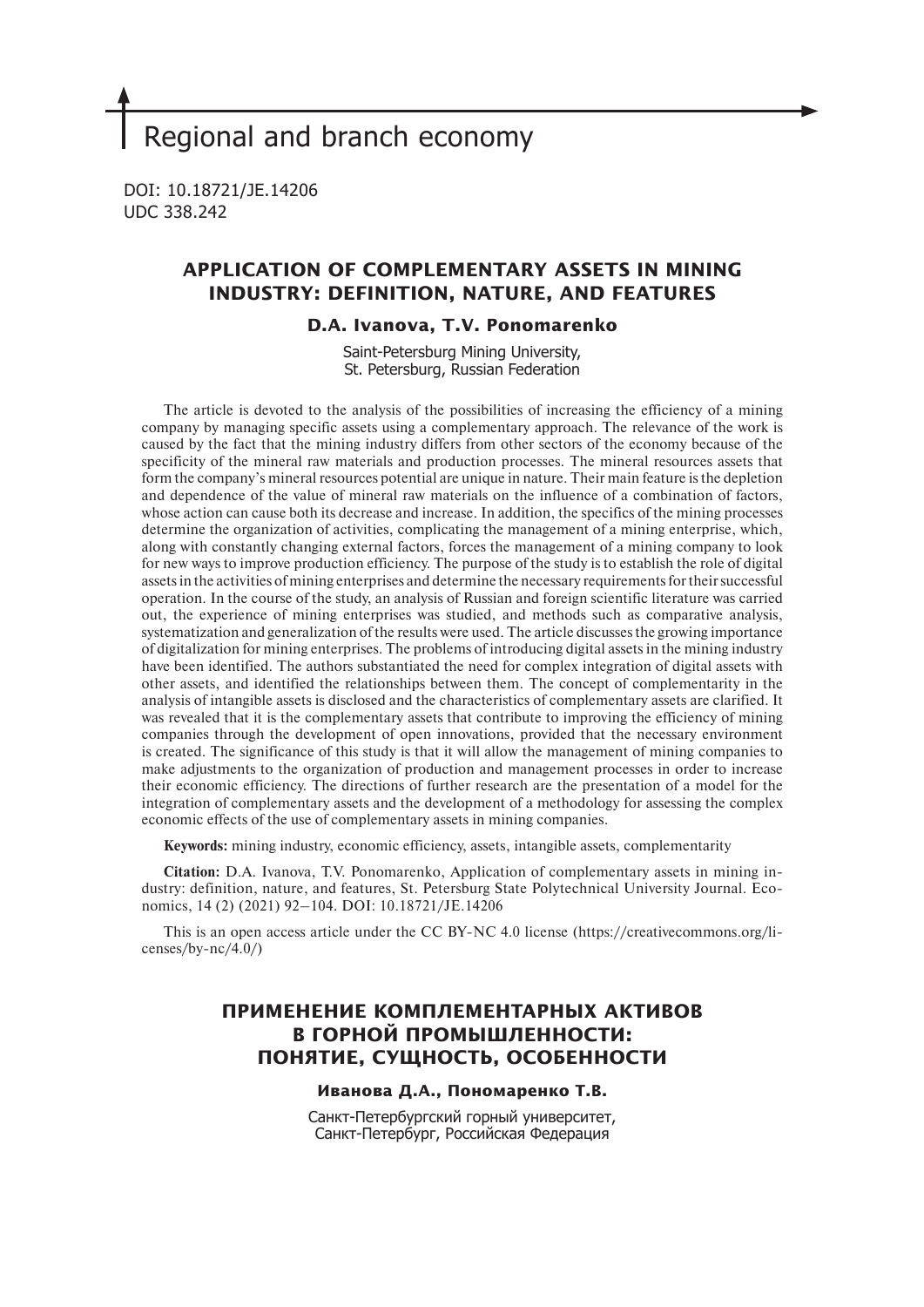Статья посвящена анализу возможностей повышения эффективности горной компании за счет управления специфическими активами с применением комплементарного подхода. Актуальность работы обусловлена тем, что горнодобывающая промышленность отличается от других отраслей экономики специфичностью объекта работ и процессов производства. Минерально-сырьевые активы, формирующие минерально-сырьевой потенциал компании, являются уникальными по своей природе. Их основной чертой является исчерпаемость и зависимость ценности минерального сырья от влияния совокупности факторов, действие которых способно вызывать как ее снижение, так и увеличение. Помимо этого, особенности самих процессов горного производства определяют организацию работ, усложняя управление горным предприятием, что наряду с постоянно изменяющимися внешними факторами заставляет менеджмент горной компании искать новые пути повышения эффективности производства. Цель исследования – установление роли цифровых активов в деятельности горных предприятий и определение необходимых требований для их успешной работы. В ходе проведенного исследования был осуществлен анализ российской и зарубежной научной литературы, изучен опыт добывающих предприятий, а также были использованы такие методы, как сравнительный анализ, систематизация и обобщение полученных результатов. В статье рассмотрено растущее значение цифровизации для предприятий горной отрасли. Определены проблемы внедрения цифровых активов в деятельность горной компании. Авторами обоснована необходимость комплексной интеграции цифровых активов с другими активами, определены взаимосвязи между ними. Раскрыто понятие комплементарности при анализе нематериальных активов, уточнены характеристики комплементарных активов. Выявлено, что именно комплементарные активы способствуют повышению эффективности деятельности горных компаний за счет развития открытых инноваций при условии создания необходимой среды. Значение данного исследования состоит в том, что оно позволит менеджменту горных компаний внести коррективы в организацию производственных и управленческих процессов с целью повышения их экономической эффективности. Направлениями дальнейших исследований являются представление модели интеграции комплементарных активов и разработка методики оценки комплексных экономических эффектов от применения комплементарных активов в горных компаниях.

**Ключевые слова:** горная промышленность, экономическая эффективность, активы, нематериальные активы, комплементарность

**Ссылка при цитировании:** Иванова Д.А., Пономаренко Т.В. Применение комплементарных активов в горной промышленности: понятие, сущность, особенности // Научно-технические ведомости СПбГПУ. Экономические науки. 2021. Т. 14, № 2. С. 92–104. DOI: 10.18721/ JE.14206

Это статья открытого доступа, распространяемая по лицензии CC BY-NC 4.0 (https://creativecommons.org/licenses/by-nc/4.0/)

## **Introduction**

A modern mining enterprise constantly faces various challenges, caused by both external and internal factors. Undoubtedly, the mining industry is unique, since it deals with mineral resources, which characteristics are determined by nature. They include the exhaustion and non-renewability, the volume and thickness of the underground mineral, the depth of occurrence, the lack of free access to it, the qualitative composition of raw materials and the presence of impurities, the heterogeneity of the distribution of useful components, the variability of the form of the deposit in the case of solid minerals, and so on. Along with the characteristics of the mineral itself, the characteristics of the host rocks are also determined by natural factors and do not depend on humans, for example, the strength of the enclosing rocks, a tendency to dynamic and gas-dynamic phenomena in the form of rock bursts, rock and gas emissions, water breakthrough into mine workings. This causes not only the possibility of unforeseen situations and accidents in the workplace, but also the impossibility of accurately predicting the costs, which complicates their management and optimization.

In addition to the specific features of mineral resources, the production process and the process of managing production assets also have a number of characteristics that distinguish them from processes in other industries.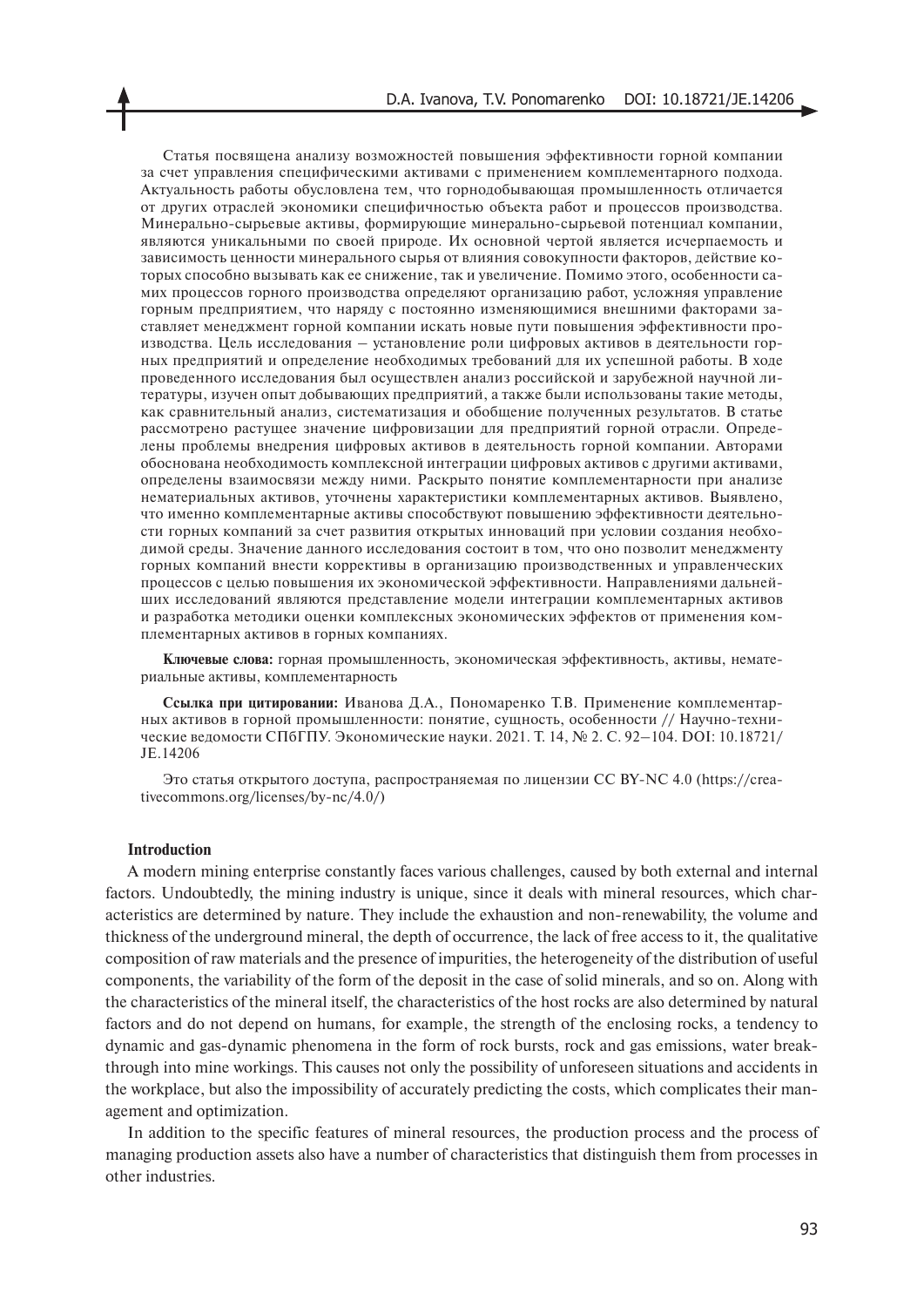Firstly, mining enterprises are characterized by low profitability. This is due to the fact that added value in mining is created mainly during the processing, while the number of consumers of mining enterprises is usually limited, which negatively affects the level of prices and profit. This is driving the need for mining companies to reduce the cost of owning, maintaining and repairing assets.

For example, we have calculated its profitability indicators of the North Urals Mine, the raw materials division of RUSAL company, on the basis of the financial statements posted on the company's website (Table 1).

| Indicator              | Value, % |
|------------------------|----------|
| Profitability of sales | 7.6      |
| Return on assets       | 3.94     |
| Return on equity       | 6,77     |

# **Table 1. Analysis of the profitability of the North Urals Mine**

*Source*: compiled by the authors based on https://rusal.ru

Profitability characterizes the degree of efficiency of the use of various resources: material, labor, finances, etc. At the same time, there are no standard indicator values of profitability, they vary depending on the industry and the enterprise. For mining companies, the indicators are in the range of 3–7%. This is due to the fact that many enterprises are raw material divisions and are practically devoid of independence in managerial decision making. This leads to limited planning opportunities when implementing investment projects, purchasing equipment, upgrading, etc.

Secondly, the industry is characterized by high capital intensity, which is associated with the need for a large amount of expensive equipment for the extraction of raw materials. As a consequence, one of the characteristics is high capital intensity and, consequently, low capital productivity. Here we can add that the requirement on equipment also determines the high material consumption due to the need for maintenance and repair of this equipment. For example, the construction of new capacities of mining and chemical holdings is estimated at about 1.5 billion US dollars per 1 million tons of  $P_2O_5[1]$ .

Third, mine workings as well as specialized buildings and structures have a significant share in the total volume and value of assets. Their specific feature is that, taking into account the proximity of mining production to the place of work and the location of the deposit at a considerable distance from the developed infrastructure, after the closure of the deposit and the liquidation of the enterprise, such fixed assets become illiquid. For example, due to the deterioration of mining and geological and production conditions, as well as the quality of the extracted raw materials at the Kashpir shale deposit, at the end of the last century, it was stated that the further work was inexpedient. As a result, a comparative analysis of the costs of conservation and liquidation of production was carried out, which showed that both options are quite costly. Thus, the conservation of the mine requires the expenditures for electricity, ventilation, pumping water and other processes, which was considered economically unviable. As a result, the mine has been closed, despite the fact that it also implies significant costs for backfilling inclined shafts, equipment removal, reclamation of disturbed land, but in comparison with conservation it is more favorable [2].

Fourthly, the extraction of raw materials is characterized by constant movement in space as the work progresses, which leads to an increase in transportation costs, the need for permanent equipment of the workplace, etc. For example, today, work in underground mines is carried out at a depth of up to 5000 meters, as is the case at the Tau Tona mine in South Africa [3]. This necessitates the solution to the problems of supplying communications, ventilation, equipment delivery using modern methods and new technologies.

For these reasons, managing a mining enterprise, even under favorable external conditions, is a very complex process. And given that the external environment is also very changeable and makes its own ad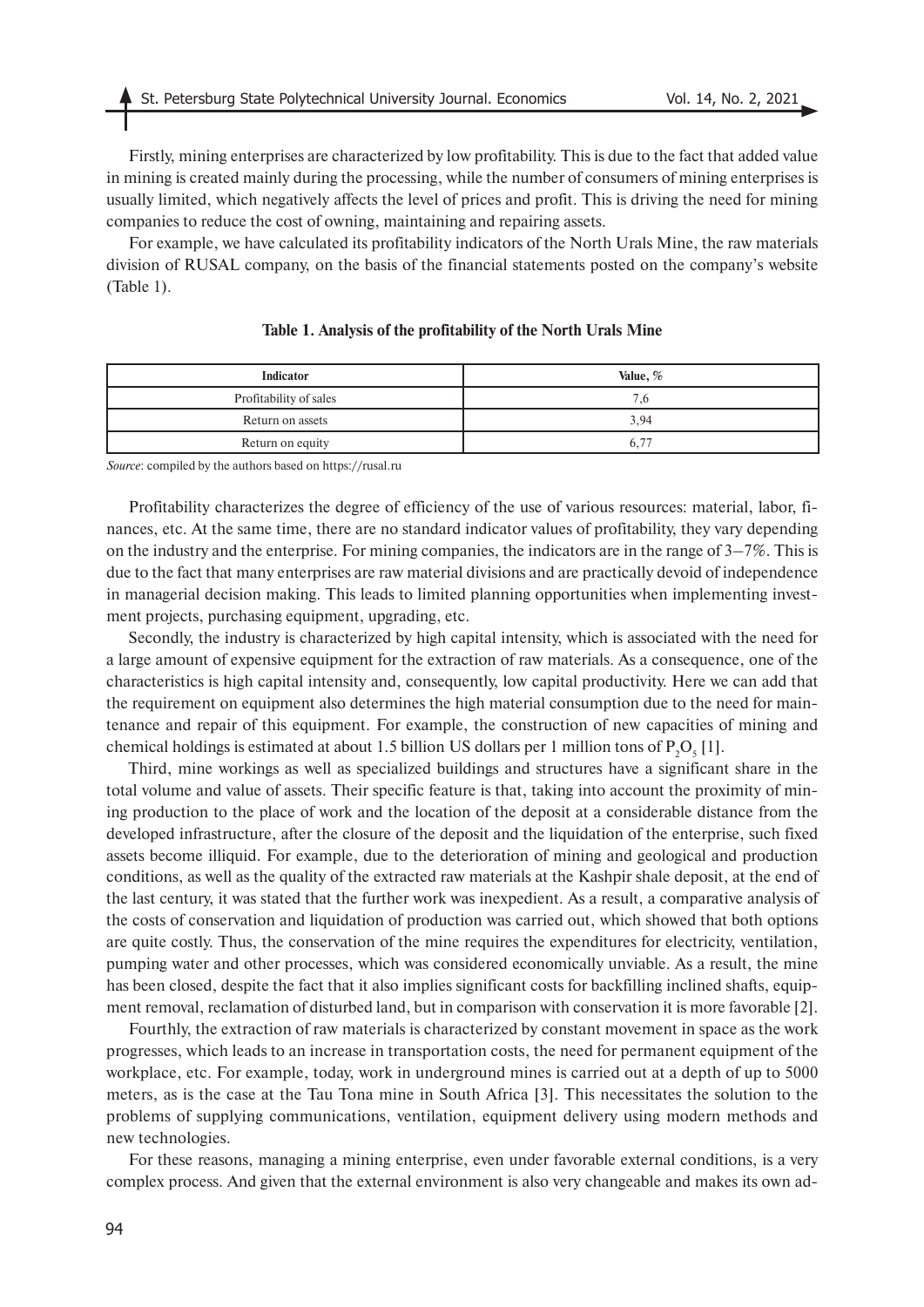justments, caused, for example, by changes in prices for raw materials, fluctuations in supply and demand, various political and economic factors, for effective management of mining production, a complex of organizational, technical and economic measures is required, designed not only for a specific enterprise, but also adaptable to constant changes.

The most important factor complicating the management of a mining enterprise is the specifics of the assets of a mining enterprise. The mining company has mineral assets which do not exist in any other industry. Despite the fact that mineral raw materials and mineral reserves are identified as a separate asset by many scientists [4, 5, 6], their characteristics as an asset and the processes of change in their cost are not widely reflected in the literature. At the same time, analyzing the course of the main production process associated with the extraction of mineral raw materials, it is obvious that as the extraction proceeds, the reserves decrease, which, as a result, affects the assessment of the value of the mineral asset. The value of mineral resources is a complex concept and is formed on the basis of a combination of factors that can be combined into several groups [7]: mining and geological, geographical and economic factors.

Mining and geological factors, in addition to reserves of raw materials, also include production conditions (structure, thickness, depth), quality of raw materials (estimated grade of an orebody, ore preparation characteristics), technical and environmental conditions of the deposit. Geographic factors describe the location of a deposit and take into account the availability of infrastructure, for example, transport accessibility. Economic factors include changes in demand in the domestic and foreign markets, fluctuations in raw materials prices, taxation system, and so on.

These groups of factors differ not only in their nature, but also in the degree of stability. According to experts [7], mining and geological and geographical factors are the most controllable, while economic factors are more difficult to predict and manage. A striking example is the changing situation on the rare earth metals market. The mining of rare earth metals began in the 19<sup>th</sup> century, but a rapid growth in demand was recorded at the end of the 20<sup>th</sup> century. So, if in 1980 the volume of production of rare earth metals in terms of oxides was 26 thousand tons, then by the mid-2010s it increased to 100–120 thousand tons [8]. This is due to the growing consumption of rare earth metals by the rapidly developing high-tech sector. Naturally, the change in the volume of demand for rare earth metals caused the development of the market and, as a consequence, changes in prices. So, if in the 1980s and 90s China was the leading producer of products, retaining monopoly control over the market thanks to government programs in the country, then from the early 2000s the situation changed, and China began to reduce export volumes. Naturally, given the absence of alternative suppliers at that time, this led to an increase in prices, whose volume was difficult to predict. As a result, if in 2009 the weighted average price of rare earth oxides fluctuated at the level of \$10/kg, then in mid-2011 it reached the level of \$190/kg [8], which confirms the above-mentioned complexity of forecasting economic factors and their spontaneous nature.

Therefore, it would be a mistake to say that the value of mineral assets definitely decreases with a decrease in their reserves, since the volume of reserves is only one of the factors influencing the evaluation. Considering the total value of the assets of a mining company, we can conclude that a decrease in the volume of mineral reserves makes its negative contribution, but in addition to tangible assets, the mining company also has intangible assets, whose number and variety is rapidly growing in the context of digitalization.

Today, digital assets deserve special attention, as their use affects various industries, including the mining industry. In the academic environment, the volume of publications devoted to the use of digital technologies in the process of extraction and processing of minerals is relatively large. At the same time, both in Russian and in the foreign literature, various kinds of issues are analyzed: from the use of new technical and digital achievements [9–17] to changes in management processes at a mining enterprise [18–20]. The existing publications are distinguished by a variety of approaches. Some authors [9, 10] focus on the kind of extracted raw materials, taking into account their characteristics and problems arising during extraction. Other researchers [11] focus on solving a certain production problem. Still others  $[12-15]$ , on the contrary,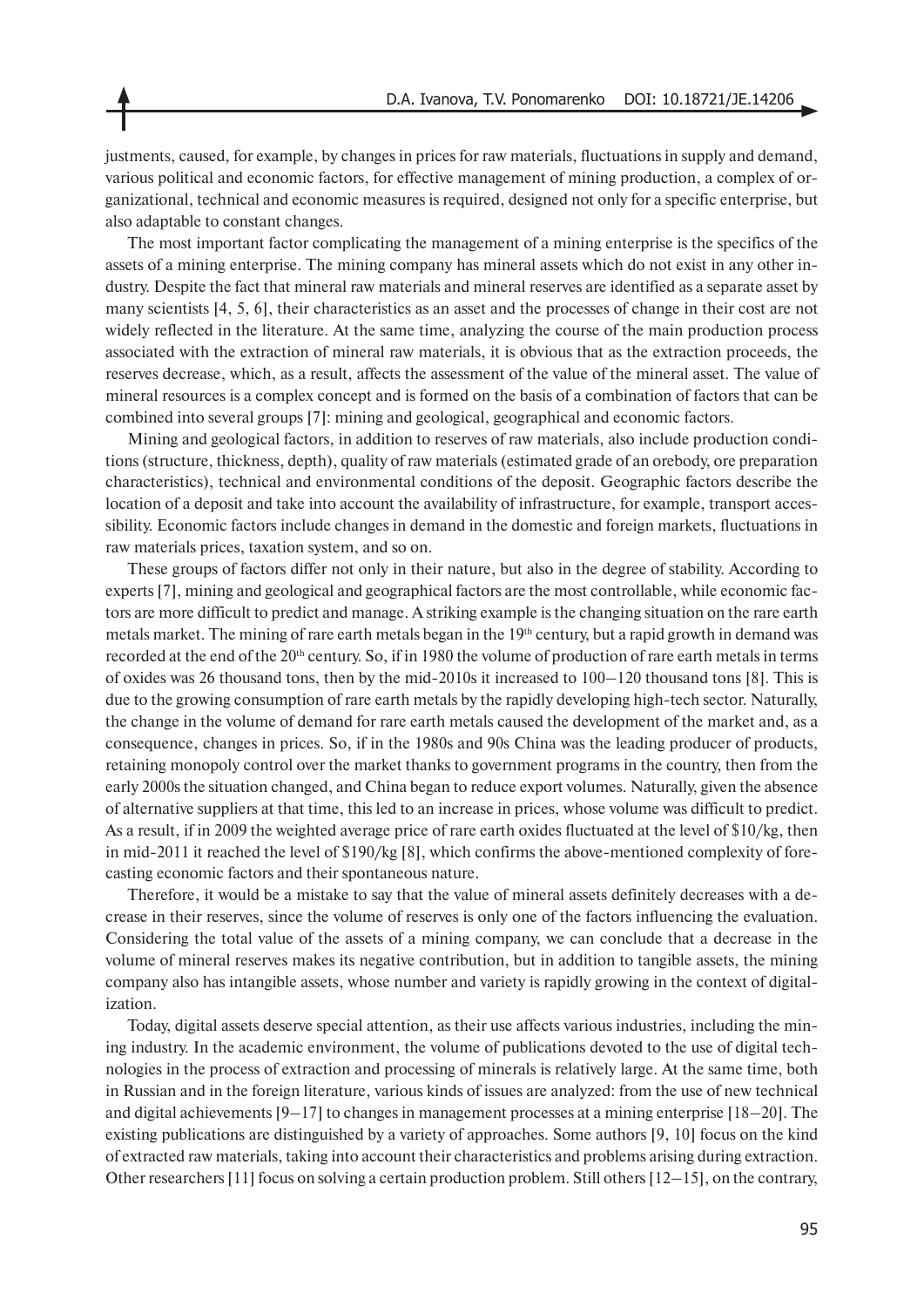analyze the existing digital technologies and discuss the possibility of their introduction into the industry. The most popular technologies include the Internet of Things [12, 13] and the emergence and development of digital twins [14, 15]. The fourth [16–20] consider the problem comprehensively, from the point of view of the impact of the digitalization process on the industry as a whole, while emphasizing emerging trends and issues, as well as drawing parallels between similar processes in Russia and abroad. At the same time, the authors agree that, despite significant technological progress, the mining industry is not among the leaders in the implementation of digital technologies, also because digitalization is introduced partially. Companies do not always create the necessary infrastructure to operate digital assets, as these assets are viewed separately from their complementary assets.

Despite the fact that the emergence of the definition and concept of complementarity dates back to the nineties of the XX century, these ideas have become relevant in recent years in connection with the development of digital assets. Moreover, if abroad they attract the attention of specialists from different industries  $[21-22]$ , then in Russia they have not become widespread yet  $[23-26]$ . At the same time, today the complementarity of the assets of a mining enterprise remains a topic characterized by a lack of research.

This paper examines the role of new digital assets in the development of a mining enterprise and their impact on the efficiency and value of assets of mining companies.

The object of the research is the Russian industrial enterprises of the mining industry, in particular, the North Urals Mine.

The subject of the research is the economic and managerial relations arising during the formation and functioning of complementary assets at mining enterprises.

#### **Purpose of the study**

The purpose of the study is to establish the significance of complementary assets for increasing the economic efficiency of a mining enterprise. To achieve the goal, the following tasks have been set:

- analysis of problems arising in the implementation and use of digital assets;
- determination of the conditions for the most effective functioning of digital assets;

• research into the digitalization of the industry from the point of view of the concept of complementarity;

• determination of the characteristics of complementary assets.

#### **Methodology**

We analyzed Russian and foreign literature, including the academic sources and the experience of mining enterprises, devoted to the problems of the industry digitalization, the role of digital assets in the production and management process and the introduction of a complementary approach in management. Current trends are identified, existing methods are systemized, and obtained results are generalized.

# **Results and discussion**

Digitalization today finds application in all areas of the economy, and the mining industry is no exception [19]. The flagship industries in the implementation of digital products and technologies are IT, banking, education, biotechnology and medicine, but the mining industry can also show some success. The heterogeneity is clearly visible in this case, what is expressed in the development of digitalization in the oil and gas industry and in the lagging behind of other sub-sectors. The reasons for this lag are the lack of qualified personnel, the low level of production automation, and the cyber threat defense system that needs to be improved [9, 27]. Existing examples show that while most Russian and foreign oil and gas companies such as Eni S.p.A. (Italy), Equinor (formerly Statoil) (Norway), PJSC Gazprom, PJSC Lukoil are digitizing their fields and developing programs for the development of digital technologies; digitalization has not yet achieved outstanding results at enterprises for the extraction of solid minerals.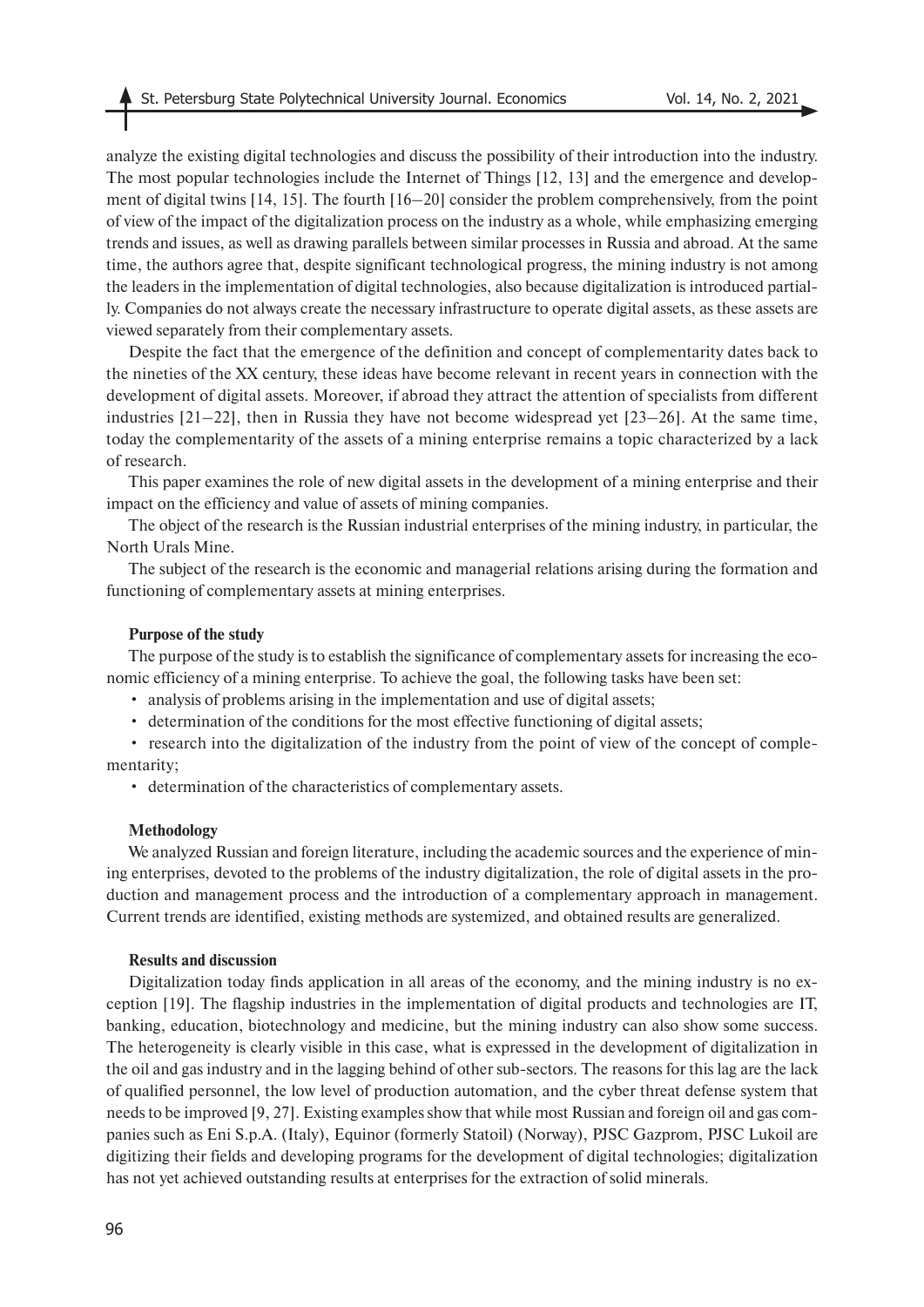At the same time, experts agree that, despite the conservative nature of the industry and the existing problems, digitalization should be considered as a "new paradigm" of development that can significantly improve production performance [9, 10].

Therefore, the company management, who wants to make the production process more innovative, introduces new technologies, not paying enough attention to the current conditions for implementation. Thus, there are examples showing that the acquisition of fixed assets not only will not have a positive effect, but also will lead to problems. For example, Eni S.p.A. had to close the HPC3 hybrid computer project, which was intended for use in the exploration and production of hydrocarbons. The reason, according to the experts, was the incompatibility of the computer with the data obtained from other existing equipment [9], i.e., in fact, digital technologies turned out to be incompatible. Unfortunately, situations of this kind are quite common, despite the fact that the thesis about the insufficiency of the isolated introduction of new technologies has been formed and clearly substantiated in the academic community [20]. In the era of digitalization and the rapid development of technology, a transition to digital thinking is necessary, and it should be carried out at the stage of the company strategy development. Then the management solutions will be integrated into the mining company's strategy in such a way that they will complement and improve the existing ones and contribute to the growth of their efficiency.

An integrated approach to the digitalization of mining companies should be based on the consideration and assessment of factors in relation to assets. Speaking about the combination and mutual influence of assets, it is necessary to note the theory of complementary assets, introduced by Paul Milgrom [28]. The term "complementarity" reflects the interrelation of changes. Milgrom extended this concept to the resources or assets of the company, which he called complementary, if the effect obtained from the joint use of these assets exceeds the total effect from the use of these assets separately, which can be expressed by the formula:

> $E (A1, A2, A3) > E (A1) + E (A2) + E (A3),$ *Source*: compiled by the authors

where  $E (A1)$ ,  $E (A2)$ ,  $E (A3)$  are the effects of using assets 1, 2 or 3, respectively,  $E (A1, A2, A3)$  is the total effect of the joint use of assets.

Separately, we note that it would be wrong to talk exclusively about a positive effect, and there are no linear dependencies between changes in one asset and the efficiency of a mining enterprise. In some situations, a change in one asset leads to a worsening of the situation in the enterprise due to the lack of the necessary complementary asset, which happened in the above stated example with Eni S.p.A.

As for the existing approaches to the consideration of complementary assets, in the most general classification they are divided into three groups: human, structural and computer capital [29].

Human capital is the ability and motivation of employees, their culture, values, relationships.

Structural capital is the organization of activities, its principles and approaches. This also includes decision-making models, the formation and transfer of responsibility, the rules and standards adopted in the company and the business processes. In this case, we are talking about different levels of the organization: from individual work groups and departments to the entire organization as a whole and its interaction with external agents.

Computer capital includes data and systems for their storage, processing and transferring.

Sometimes this classification can be found in a modified form: economic competence, innovative property, computerized information [30]. Moreover, these components can be correlated with the above-mentioned classification, namely:

• economic competencies include human capital, brand, organizational changes;

• innovative property is a narrower category, in contrast to the previous classification, and includes only R&D;

• computerized information contains data and software.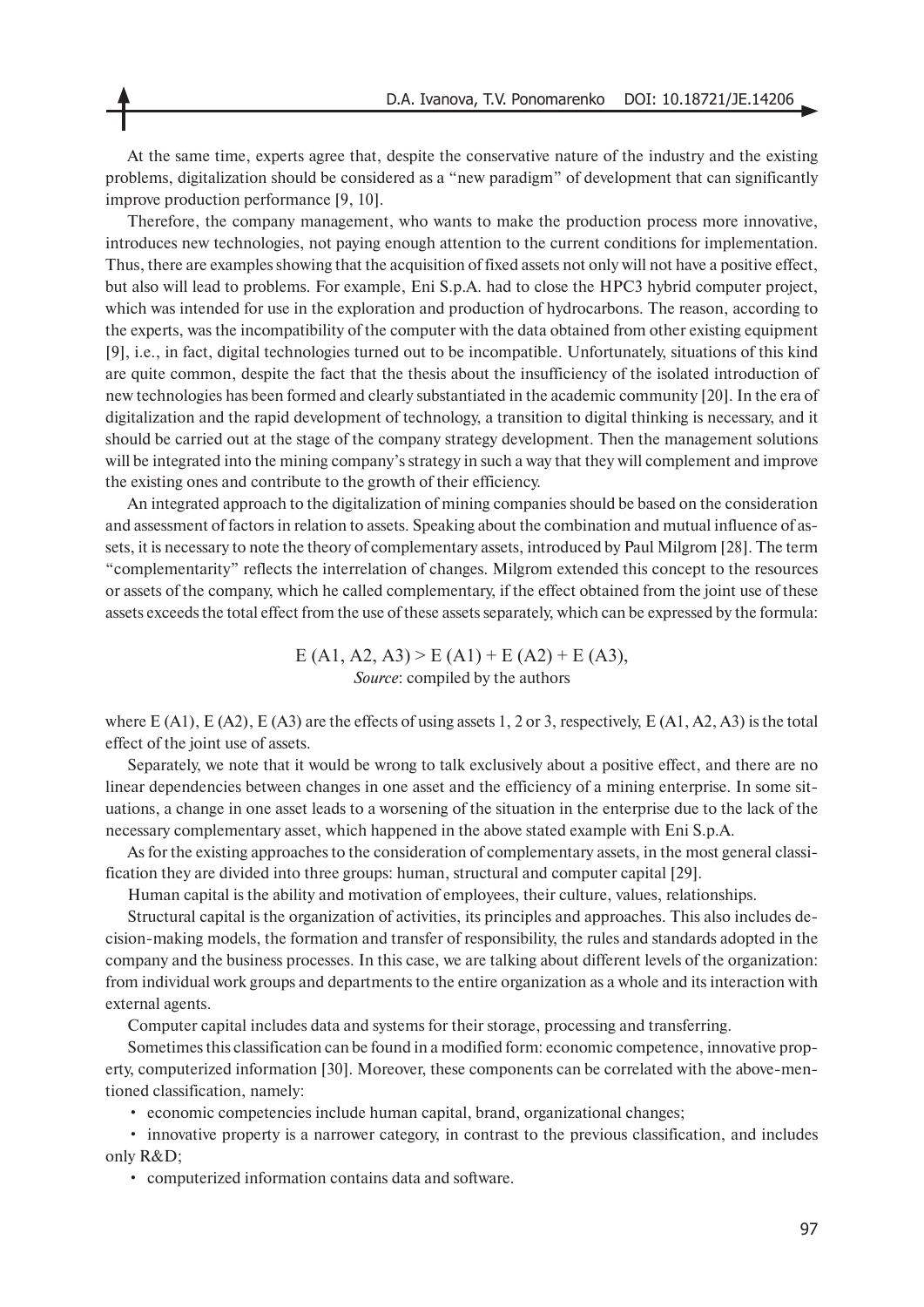All three components are present in companies, and if the organization itself is stable, then these assets are complementary. However, this statement is true in terms of a static picture. The organization is a dynamic system where all the components interact with each other and change. Therefore, two clarifications deserve special attention.

Firstly, an important asset characteristic is their stability. Assets change under the influence of various factors, but to varying degrees. It is related to their nature and their sensitivity to certain processes. Thus, an asset (or a group of assets) changes faster than others, which, in turn, begin lagging behind. Of course, complementary connections do not allow this gap to become critical, so the system passes into a new stable state, which remains so until the next change. For example, in the mining industry, this can be observed when purchasing new, more modern and high-performance equipment or when implementing hardware and software. The development of computer capital in this way entails the need for employee training, because otherwise this introduction will not make sense. For example, within the framework of the "Technological Breakthrough" program, OJSC MMC Norilsk Nickel has introduced a planning and control system for ore flow, which allows continuous monitoring of the intensity of the ore flow in order to manage the ore blending processes [11]. The functioning of this system implies the presence of a unified geological database and a system for automated accounting of ore movement. At the same time, one of the most important requirements is the creation of a dispatching system for organizing operational management and production control, which is implemented in the company. Thus, the computer capital initiates the development of the structural capital, and taking into account the fact that the efficiency of the system will also be influenced by the motivation of employees and their skills, consequently, the human capital as well. Improving these two components is essential to get all the advantages that were expected by the implementation of a computer asset.

Secondly, it is important to note that assets, in spite of their inequality, cannot be classified in terms of importance. Their mutual influence does not make it possible to single out the main asset, whose value would exceed the value of other assets. The solution to the problem can be possibly found only at the micro level, where the main asset can be determined based on the analysis of the specific enterprise, the industry, the production indicators and goals.

For example, considering a mining enterprise and taking into account the specifics of its work and the requirements for employees, the leading role among the three components of complementary assets should be given to the structural capital. The need for conducting the operations in hazardous conditions makes compliance with rules and standards extremely important. This is also due to the high dependence on natural factors, whose prediction is not always possible even with the use of the most modern technologies. The second place in importance for the enterprise is taken by computer capital, whose development is proceeding at a high rate and, taking into account the non-lagging of other complementary assets, can bring significant benefits. Human capital at a mining enterprise will close this list, despite the development of the concept of corporate social responsibility and its proven need for the society. The mining industry does not belong to the industries where the human capital plays a major role and directly predetermines the efficiency of an enterprise, at the same time underestimating the human capital is also a serious mistake.

So, taking into account the above-described situation, it is impossible to draw a conclusion about its stability. The basis for making managerial decisions on the extraction of raw materials is technical projects, R&D, instructions and regulations. Formerly the structural capital of the company was built on the basis of a minor use of digital technologies due to their weak development. Today, thanks to the growing degree of digitalization of the mining industry, exactly the digital assets provide data on all activities occurring at the field and facilitate their processing and visualization. Thus, over a relatively short period of time, the share of digital asset use has increased significantly, which confirms the high degree of variability of complementary assets. For example, the North Urals Mine today is operating at a depth exceeding 1000 meters, which determines significant risks. In order to optimize production processes, the company uses the PRESS 3D URAL software package, whose task is to identify especially dangerous zones prone to rock bursts [31].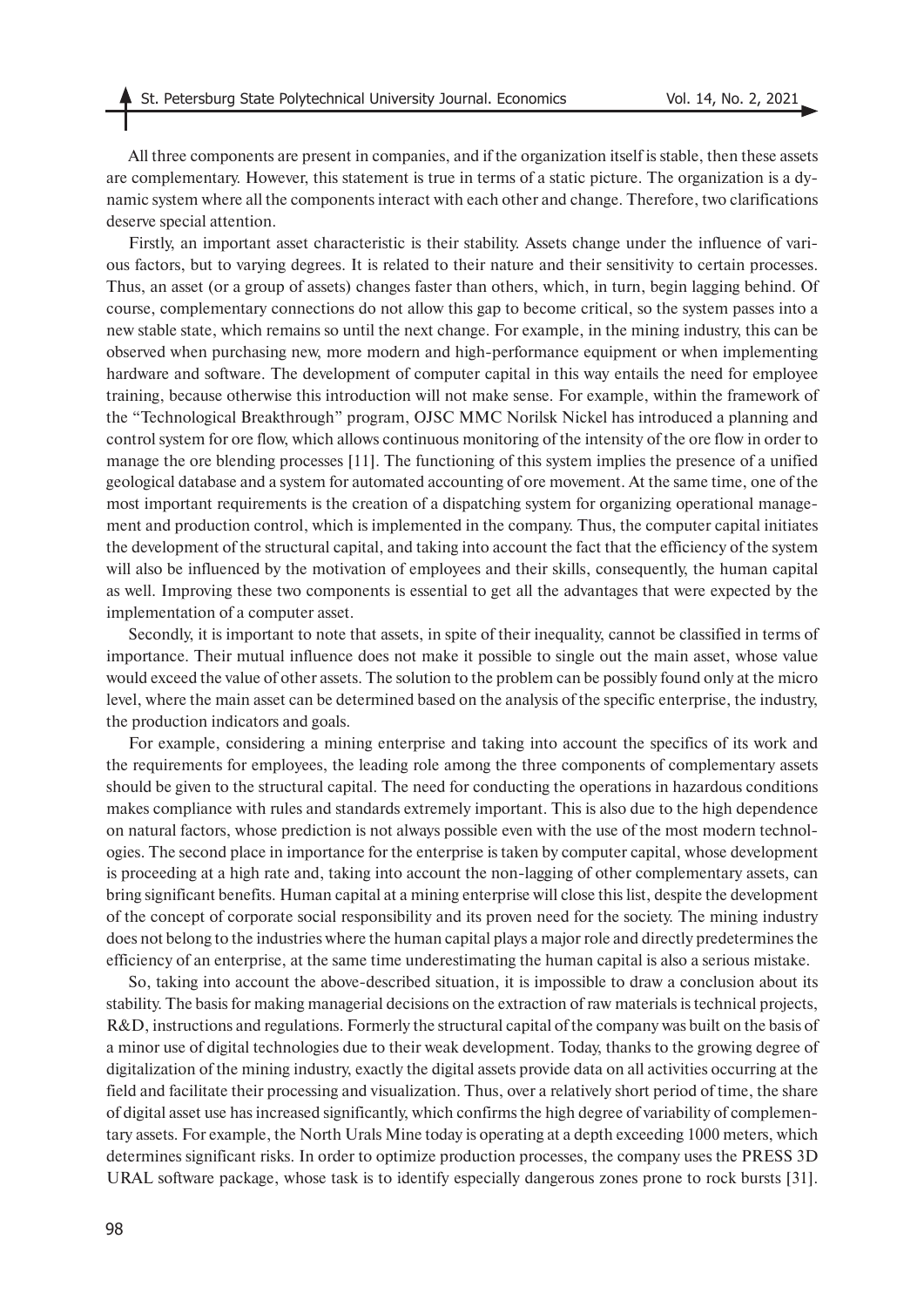If earlier the mining process was regulated mostly by legislative enactments, today the use of digital assets made it possible to increase the accuracy of predictions and, accordingly, the safety of work.

Speaking about the value that complementary assets have, we want to highlight two important features. Firstly, they represent the sources of innovation needed to create a product or service. Secondly, they facilitate or simplify the course of the innovation process, caused by them or without their participation. For example, complementary assets reduce risk, help lower transaction costs, and so on.

Given that complementary assets contribute to the production and transfer of innovation, providing interaction between the company and the external environment, it can be argued that they represent an important component of open innovation.

The concept of open innovation emerged in the early 2000s with the publication of Henry Chesbrough's book "Open Innovation: The New Imperative for Creating and Profiting from Technology" [32]. The concept quickly became popular and discussed among specialists in the field of innovation management [21, 33, 34]. Its essence lies in the fact that for any company the innovation process is difficult if it takes place in isolation from external market participants. Firstly, not every company is able to develop and implement an innovation on its own. This is determined by the industry the company operates in, its specifics, size, etc. Secondly, by closing themselves off from the outside world, companies often duplicate developments. At the same time, the intellectual potential of employees is spent on already known innovative results, instead of uniting with the potential of stakeholders to solve new problems. In addition, there are cases when companies reject the innovations they have developed due to the impossibility of their use at the moment for a number of reasons. And only spreading the innovations outside of the enterprise allows them to find application [34].

The idea of open innovation determines the need for a company to interact with the external environment in order not only to obtain greater efficiency from the ongoing innovation process, but also to have the possibility to implement the concept. Despite this, in the literature there is a noticeable shortage in the number of publications devoted to the consideration of these topics in a comprehensive manner. Complementary assets and open innovation are considered independently of each other, although openness to innovation does not determine a company's success in itself. At the same time, openness is understood as a combination of factors such as the number of alliances of a company, the variety of partners (universities, laboratories, start-up companies, suppliers, consumers), the share of R&D carried out in external organizations, etc.

For the successful implementation of this idea, a necessary condition is just the development of intangible complementary assets. It is their competent combination and application that will ensure the necessary interaction with the external environment.

Taking into account the analysis carried out, we will single out the main features that assets should have to be classified as complementary ones.

Firstly, two or more assets can be considered complementary when they are linked together in their application. The exact number of assets is determined for each specific situation and enterprise.

Secondly, at least one of the complementary assets must be specific. This determines its use at a particular enterprise, the impossibility of copying and, as a result, receiving benefits.

Thirdly, assets are characterized as real options. This means that the company is able to carry out its activities without the use of such assets, however, their implementation and operation brings a greater economic effect than the refusal to use complementary assets.

Fourthly, one of the assets determines the creation, implementation and use of the other. Moreover, the links between assets are not one-way. The development of one asset stimulates the development of the other, which, undergoing changes, influences the first one.

Fifthly, the constant evolution of assets causes their growth, which, as a result, contributes to an increase in their value for the enterprise and, accordingly, cost. Complementary assets, when used optimally,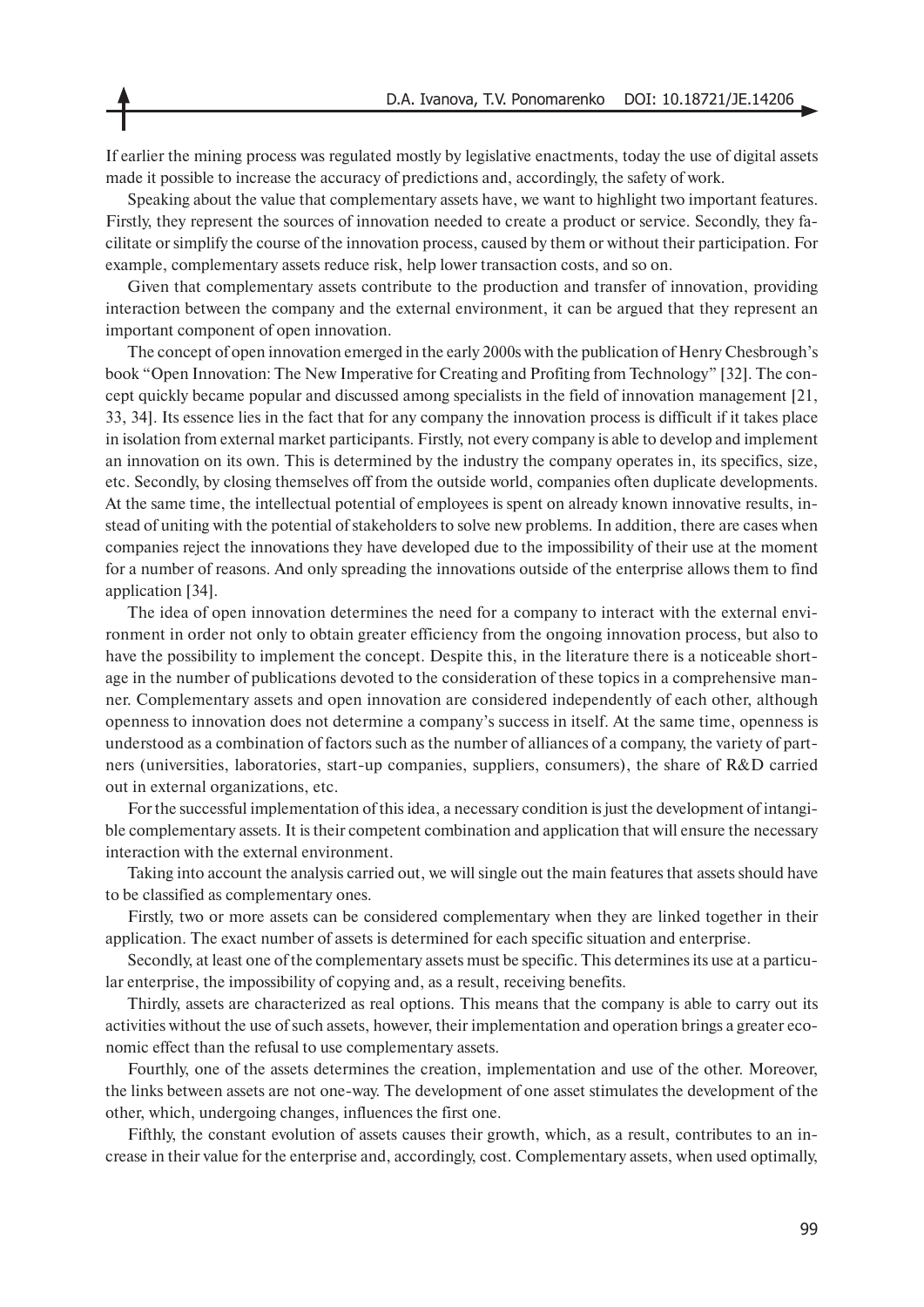provide an enterprise with a range of competitive advantages that can improve the efficiency of production processes.

### **Conclusions**

In the course of this study, the following results were obtained:

1. when considering and analyzing the problems arising during the implementation and use of digital assets in the mining industry, it was found that the specific features of the industry do not allow it to be among the leaders in the implementation of digital technologies, however there is already some positive experience, whose development will help companies achieve high results;

2. for the effective functioning of digital assets in the industry, certain conditions must be created, including a developed infrastructure for the implementation of assets and trained personnel;

3. the digitalization of the industry should be considered from the point of view of the concept of complementarity, that is, digital assets should be interconnected with structural and human capital;

4. the assets must have certain characteristics in order to be counted as complementary ones.

A company is not just a complex mechanism, but also a dynamically developing structure; in order to meet the challenges of the environment, it must make a choice in favor of developing its innovative potential. However, the concept of open innovation cannot fully function without the creation of the necessary conditions. The main condition is to support openness with complementary assets. Complementary assets are a combination of mutually influencing intangible assets, they create an environment for the functioning of open innovations and directly affect the growth of their efficiency. The synergistic effect obtained from complementarity allows the company not only to get significant results, but also to state that existing assets, including digital assets that have been actively developing recently, increase their value over time, thereby compensating for the decrease in the cost of mineral assets due to the depletion of the mineral resource base and deterioration in the quality of raw materials.

#### **Directions for further research**

The directions of further research are a deeper study of the interrelation of complementary assets at a mining enterprise, the development of a model of their integration, as well as the presentation of a methodology for assessing the complex economic effects of the use of complementary assets in a company.

#### **REFERENCES**

1. **D.M. Dmitriyeva, A.A. Il'inova,** Formirovaniye podkhoda k strategicheskomu upravleniyu kompaniyami gorno-khimicheskogo kompleksa v usloviyakh dinamizma vneshney sredy [Formation of an approach to the strategic management of companies in the mining and chemical complex in the context of the dynamism of the external environment]. Internet-zhurnal «NAUKOVEDENIE», 2016, Vol. 8, no. 2, p.  $1-15$ . (rus)

2. **C.P. Reshetnyak, Yu.V. Fedotova, V.V. Doroshenko,** Sistematizatsiya faktorov, neobkhodimykh dlya proyekta zakrytiya gornykh predpriyatiy [Systematization of the factors necessary for the project of the closure of mining enterprises]. Zapiski Gornogo instituta, 2010, Vol. 188. p. 221–224. (rus)

3. **T. Flitton, R. Peattie,** Resource estimation for deep tabular orebodies the AngloGold Ashanti way. 2016. Journal of the Southern African Institute of Mining and Metallurgy. 116. P. 601–608.

4. **O.Ju. Lebedeva, V.V. Evseenko,** Ekonomicheskij analiz roli zapasov poleznyh iskopaemyh v formirovanii investicionnoj privlekatel'nosti zolotodobyvajushhih kompanij [Economic analysis of the role of mineral reserves in the formation of investment attractiveness of gold mining companies]. Internet-zhurnal «NAUKOVEDENIE», 2016, Vol. 8, no. 6, p. 1–17. (rus)

5. **A.V. Kozlov, V.A. Stepanov, D.V. Kobrjakov,** Konceptual'nye aspekt sopostavlenija rossijskoj i zarubezhnoj sistem ocenki mineral'no-syr'evyh aktivov nedr [Conceptual aspect of comparing Russian and foreign systems for evaluating mineral resources assets of the subsoil]. Zapiski Gornogo instituta, 2011, Vol. 191, p. 52–59. (rus)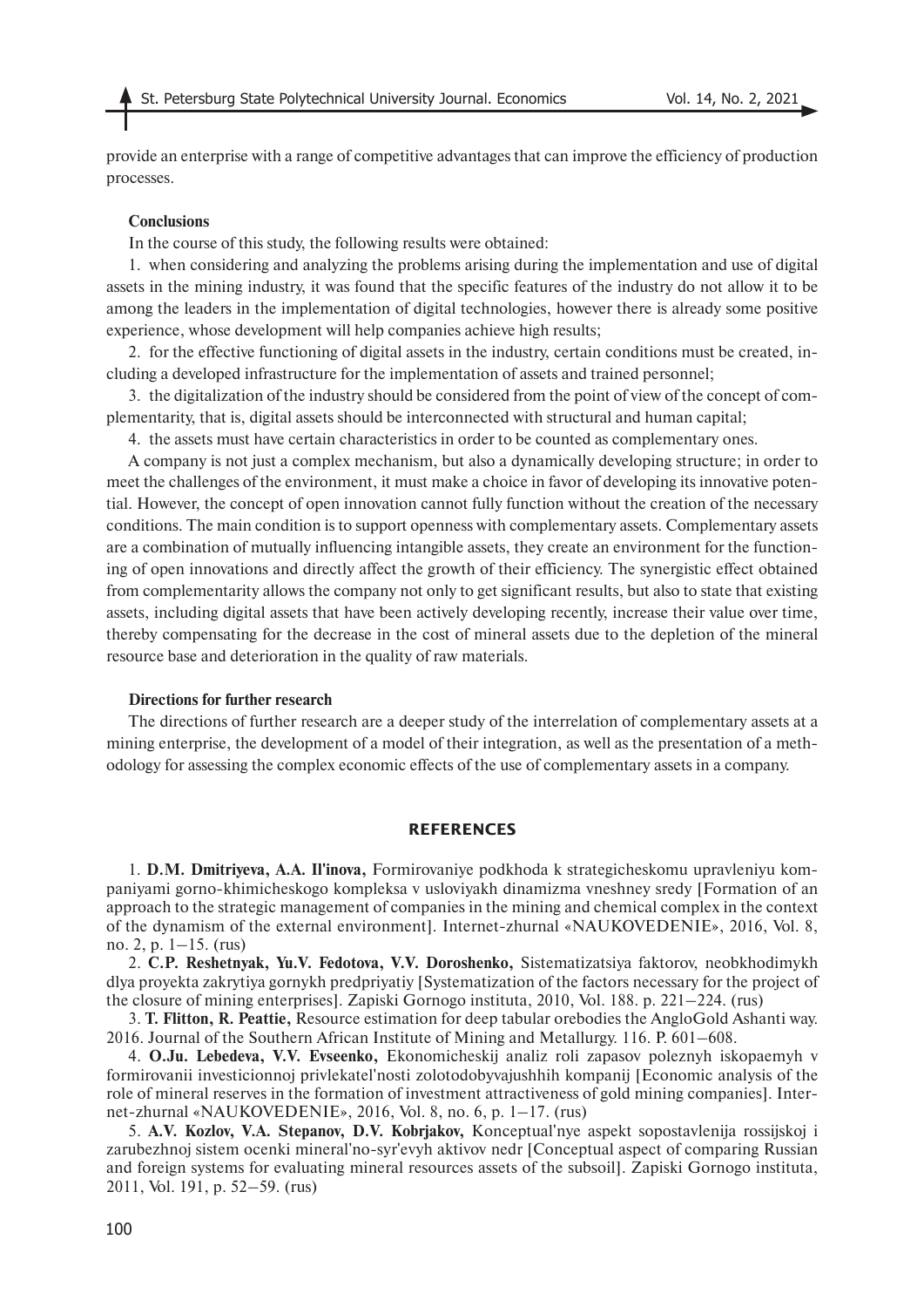6. **T.V. Ponomarenko, I.B. Sergeev,** Modelirovanie resursnoj cennosti integrirovannyh gornyh kompanij s uchetom korporativnyh programm razvitija [Modeling the resource value of integrated mining companies taking into account corporate development programs]. Zapiski Gornogo instituta, 2014, Vol. 208, p. 164–171. (rus)

7. **I.B. Sergeev, T.V. Ponomarenko,** Ocenka mineral'no-syr'evyh aktivov dobyvajushhej kompanii na osnove opcionnogo podhoda [Assessment of mineral resources of a mining company based on an option approach]. Zapiski Gornogo institute, 2011, Vol. 191, p. 164–175. (rus)

8. **T.I. Jushina, I.M. Petrov, S.I. Grishaev, S.A. Chernyj,** Obzor rynka RZM i tehnologij pererabotki redkozemel'nogo syr'ja [Review of the rare earths market and technologies for processing rare earth raw materials]. Gornyj informacionno-analiticheskij bjulleten' (nauchno-tehnicheskij zhurnal), 2015, S1, p. 577–608. (rus)

9. **S.M. Nikitenko, E.V. Goosen, E.O. Pahomova,** Mirovoj innovacionnyj proekt «Industrija 4.0» i perspektivy kompleksnogo osvoenija nedr v toplivno-jenergeticheskom komplekse Rossii [The world innovative project "Industry 4.0" and the prospects for the integrated development of mineral resources in the fuel and energy complex of Russia]. Innovacii, 2019, no. 10 (252), p. 116–126. (rus)

10. **Ju.A. Plakitkin, L.S. Plakitkina,** Programmy «Industrija-4.0» i «Cifrovaja jekonomika Rossijskoj Federacii» – vozmozhnosti i perspektivy v ugol'noj promyshlennosti [Programs "Industry 4.0" and "Digital economy of the Russian Federation" – opportunities and prospects in the coal industry]. Gornaja Promyshlennost', 2018, no. 1 (137), p. 22–28. (rus)

11. **D. Baranov, V. Bruev, M. Makeev, I. Osipov,** Cifrovye tehnologii upravlenija rudopotokom [Digital technologies of ore flow control]. Gornaja promyshlennost', 2018, no. 3 (139), p. 40–42. (rus)

12. **S. Bhuiya,** IoT applications in the mining industry. International Journal of Innovations in Engineering and Technology (IJIET). 12 (3). 2019. P. 8–13. http://dx.doi.org/10.21172/ijiet.123.02

13. **Y. Zhukovskiy, D. Batueva, A. Buldysko, M. Shabalov,** Motivation towards energy saving by means of IoT personal energy manager platform. Journal of Physics: Conference Series, 1333, 2019. 062033. DOI: 10.1088/1742-6596/1333/6/062033

14. **Q. Min, Y. Lu, Zh. Liu, Ch. Su, B. Wang,** Machine Learning based Digital Twin Framework for Production Optimization in Petrochemical Industry. International Journal of Information Management Volume 49, December 2019, P. 502–519.

15. **I.I. Beloglazov, P.A. Petrov, V.Yu. Bazhin,** The concept of digital twins for tech operator training simulator design for mining and processing industry. Eurasian Mining. Volume 2020, Issue 2, P. 50–54.

16. **L. Barnelwold,** Digital technology trends and their implementation in the mining industry. Mining Goes Digital – Mueller et al. (Eds). Taylor & Francis Group, London. 2019. P. 9–16.

17. **A. Young, P. Rogers,** A review of digital transformation in mining. Mining, Metallurgy & Exploration. 36. 2019. P. 683–699. https://doi.org/10.1007/s42461-019-00103-w

18. **M. Paschke,** Legal issues of the use of digital technology in mining – data ownership and liability. Scientific and Practical Studies of Raw Material Issues – Litvinenko (Ed.), 2020 Taylor & Francis Group, London. P. 213–218.

19. **V.S. Litvinenko,** Digital Economy as a Factor in the Technological Development of the Mineral Sector. National resources research 29 (1) 2019. P. 1521–1541.

20. **V.S. Litvinenko, I.B. Sergeev,** Innovacionnoe razvitie mineral'no-syr'evogo sektora [Innovative development of the mineral resource sector]. Problemy prognozirovanija, 2019, no. 6, p. 60–72. (rus)

21. **A. Carmona-Lavado, G. Cuevas-Rodríguez, C. Cabello, E. Fedriani Martel,** Does open innovation always work? The role of complementary assets. Technological Forecasting and Social Change. 162. 2021. 120316. DOI: 10.1016/j.techfore.2020.120316

22. **A.M. Hess, F.T. Rothaermel,** When are assets complementary? Star scientists, strategic alliances, and innovation in the pharmaceutical industry. 2011. Strategic Management Journal, 32. P. 895–909.

23. **V.A. Hajtbaev, S.V. Kopejkin,** Komplementarnoe upravlenie predprijatiem [Complementary enterprise management]. Nauka i obrazovanie transportu, 2017, no. 1, p. 161–165. (rus)

24. **B.N. Igenbaeva,** Upravlenie komplementarnymi aktivami v realizacii innovacionnyh proektov [Management of complementary assets in the implementation of innovative projects]. Vestnik Nacional'noj akademii nauk Respubliki Kazahstan, 2015, no. 3, p. 176–184. (rus)

25. **S.N. Malikov,** Jevoljucija podhodov k upravleniju informacionnymi tehnologijami [Evolution of approaches to information technology management]. Obrazovatel'nye resursy i tehnologii, 2016, no. 4 (16), p. 51–58. (rus)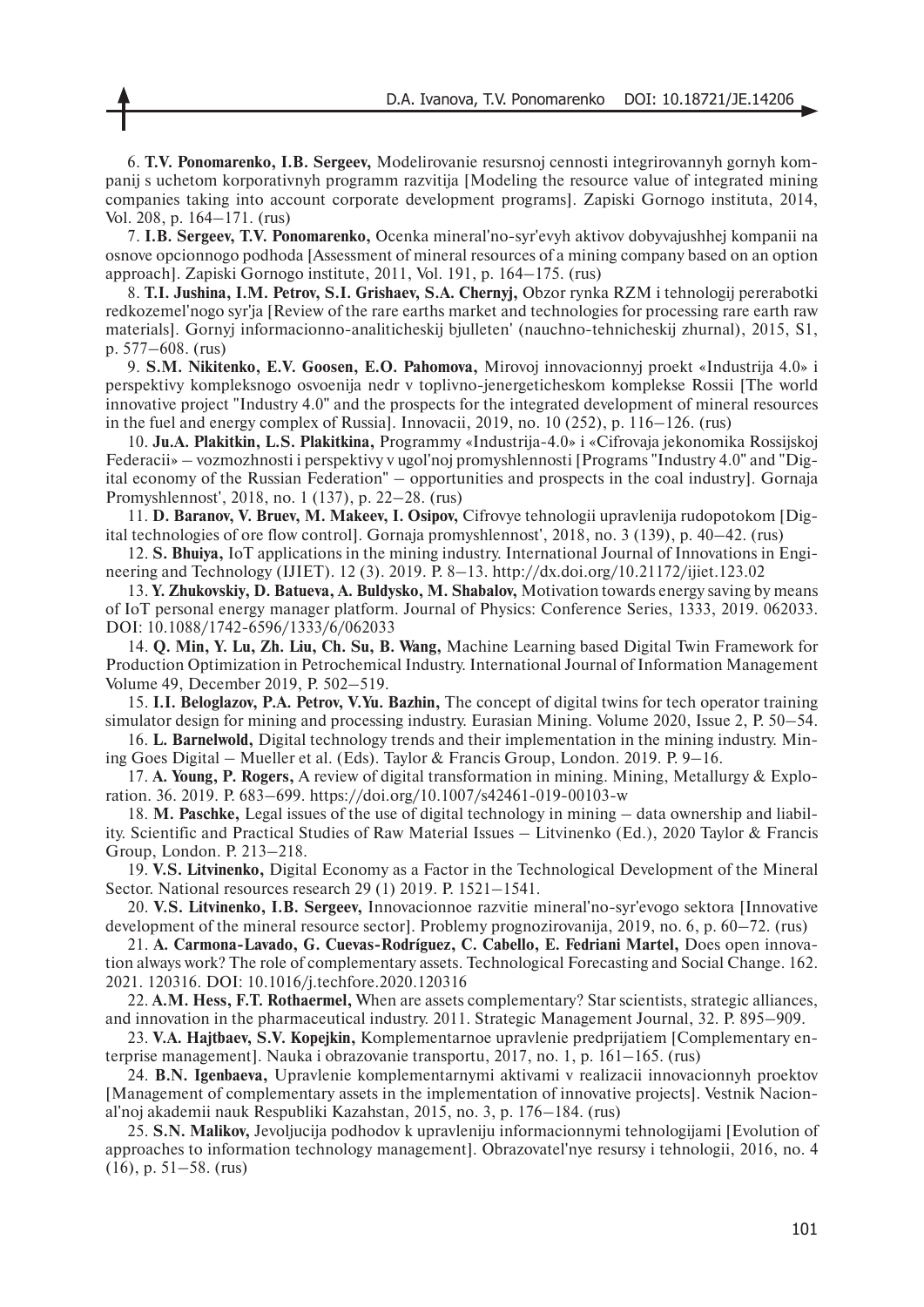26. **V.I. Anan'in, K.V. Zimin, M.I. Lugachev, R.D. Gimranov, K.G. Skripkin,** Cifrovoe predprijatie: transformacija v novuju real'nost' [Digital enterprise: transformation into a new reality]. Biznes-informatika, 2018, no. 2 (44), p. 45–54. (rus)

27. **J. Manilka,** Digitization, AI and Productivity. OECD. 2018. 25 p. http://www.oecd.org/sti/ind/ digital-transformation-business-session-2-manyika.pdf

28. **P. Milgrom, J. Roberts,** The Economics of Modern Manufacturing: Technology, Strategy, and Organization. American Economic Review. 80. 1990. P. 511–28.

29. **M.I. Lugachev, K.G. Skripkin, V.I. Anan'in, K.V. Zimin,** Jeffektivnost' investicij v IT [IT investment efficiency]. Al'manah luchshih rabot. M.: SODIT, 2013. (rus)

30. **C. Corrado, C. Hulten, D. Sichel,** Intangible Capital and U.S. Economic Growth. Review of Income and Wealth, 55 (3), 2009. P. 661–685.

31. **D.V. Sidorov,** Metodologiya snizheniya udaroopasnosti pri primenenii kamerno-stolbovoy sistemy razrabotki Severoural'skikh boksitovykh mestorozhdeniy na bol'shikh glubinakh [Methodology for reducing rock burst hazard when using a chamber-and-pillar system for the development of the North Ural bauxite deposits at great depths]. Zapiski Gornogo instituta, 2017, Vol. 223, p. 58–69. (rus)

32. Open Innovation: The New Imperative for Creating and Profiting from Technology. Henry William Chesbrough. Harvard Business Press, 2003 – Business & Economics – 227 p.

33. **M. Grimaldi, V. Corvello, Vincenzo, A. De Mauro, E. Scarmozzino,** (2016). A systematic literature review on intangible assets and open innovation. Knowledge Management Research & Practice. 15. 10.1057/s41275-016-0041-7.

34. **A.A. Trifilova,** «Otkrytye Innovacii» – paradigma sovremennogo innovacionnogo menedzhmenta ["Open Innovations" – the paradigm of modern innovative management]. Innovacii, 2008, no. 1 (111), p. 73–77. (rus)

## **СПИСОК ЛИТЕРАТУРЫ**

1. **Дмитриева Д.М., Ильинова А.А.** Формирование подхода к стратегическому управлению компаниями горно-химического комплекса в условиях динамизма внешней среды // Интернет-журнал «НАУКОВЕДЕНИЕ». 2016. Т. 8, № 2. C. 1–15.

2. **Решетняк C.П., Федотова Ю.В., Дорошенко В.В.** Систематизация факторов, необходимых для проекта закрытия горных предприятий // Записки Горного института. 2010. Т. 188. С. 221–224.

3. **Flitton T., Peattie R.** Resource estimation for deep tabular orebodies the AngloGold Ashanti way. 2016. Journal of the Southern African Institute of Mining and Metallurgy. 116. P. 601–608.

4. **Лебедева О.Ю., Евсеенко В.В.** Экономический анализ роли запасов полезных ископаемых в формировании инвестиционной привлекательности золотодобывающих компаний // Интернет-журнал «НАУКОВЕДЕНИЕ». 2016. Т. 8, № 6. С. 1–17.

5. **Козлов А.В., Степанов В.А., Кобряков Д.В.** Концептуальные аспект сопоставления российской и зарубежной систем оценки минерально-сырьевых активов недр // Записки Горного института. 2011. Т. 191. С. 52–59.

6. **Пономаренко Т.В., Сергеев И.Б.** Моделирование ресурсной ценности интегрированных горных компаний с учетом корпоративных программ развития // Записки Горного института. 2014. Т. 208. С. 164–171.

7. **Сергеев И.Б., Пономаренко Т.В.** Оценка минерально-сырьевых активов добывающей компании на основе опционного подхода // Записки горного института. 2011. Т. 191. С. 164–175.

8. **Юшина Т.И., Петров И.М., Гришаев С.И., Черный С.А.** Обзор рынка РЗМ и технологий переработки редкоземельного сырья // Горный информационно-аналитический бюллетень (научно-технический журнал). 2015, S1. С. 577–608.

9. **Никитенко С.М., Гоосен Е.В., Пахомова Е.О.** Мировой инновационный проект «Индустрия 4.0» и перспективы комплексного освоения недр в топливно-энергетическом комплексе России // Инновации. 2019. № 10 (252). С. 116–126.

10. **Плакиткин Ю.А., Плакиткина Л.С.** Программы «Индустрия-4.0» и «Цифровая экономика Российской Федерации» – возможности и перспективы в угольной промышленности // Горная Промышленность. 2018. № 1 (137). С. 22–28.

11. **Баранов Д., Бруев В., Макеев М., Осипов И.** Цифровые технологии управления рудопотоком // Горная промышленность. 2018. № 3 (139). С. 40–42.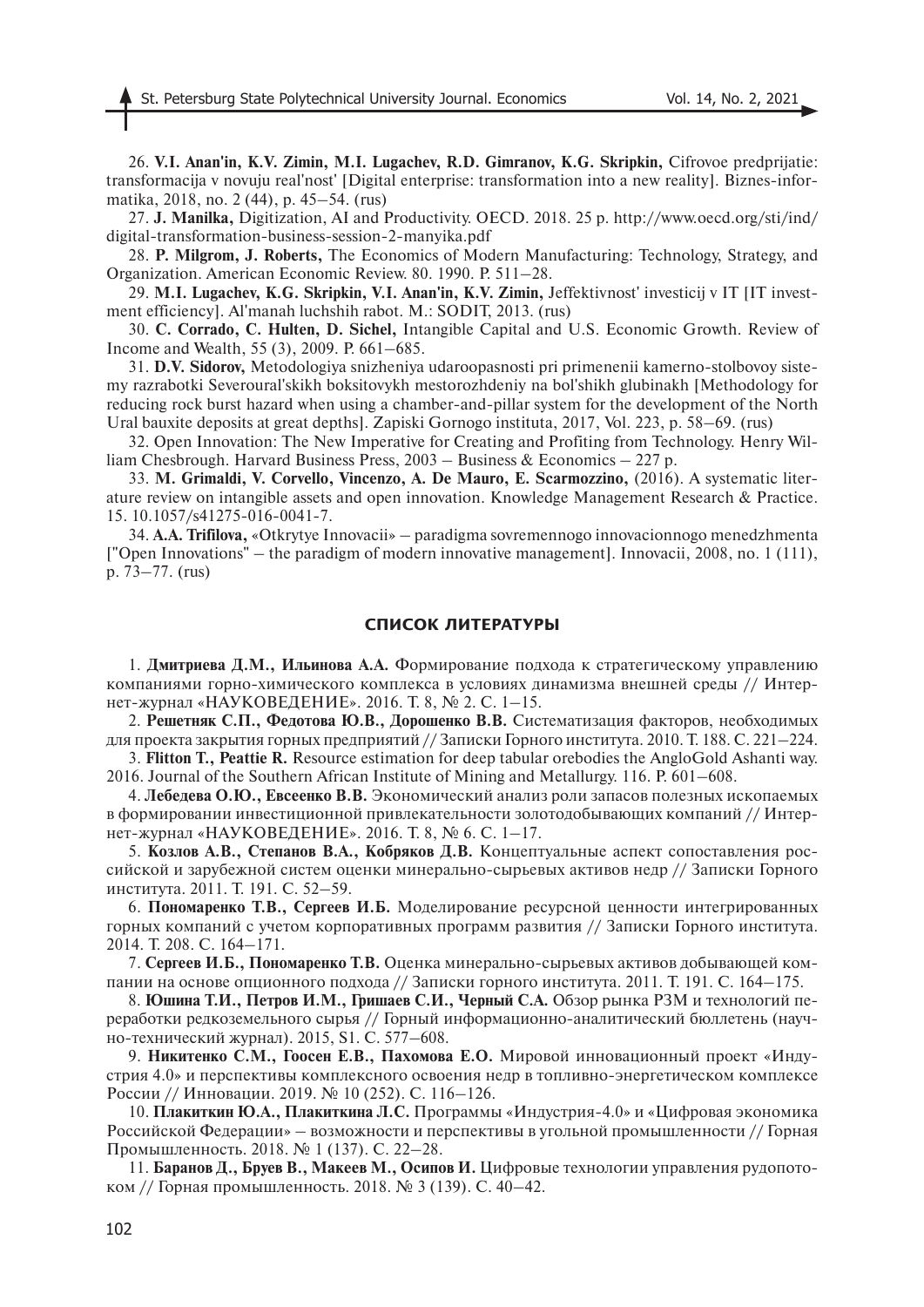12. **Bhuiya S.** IoT applications in the mining industry. International Journal of Innovations in Engineering and Technology (IJIET). 12 (3). 2019. P. 8–13. http://dx.doi.org/10.21172/ijiet.123.02

13. **Zhukovskiy Y., Batueva D., Buldysko A., Shabalov M.** Motivation towards energy saving by means of IoT personal energy manager platform. Journal of Physics: Conference Series, 1333, 2019. 062033. DOI: 10.1088/1742-6596/1333/6/062033

14. **Min Q., Lu Y., Liu Zh., Su Ch., Wang B.** Machine Learning based Digital Twin Framework for Production Optimization in Petrochemical Industry. International Journal of Information Management Volume 49, December 2019, P. 502–519.

15. **Beloglazov I.I., Petrov P.A., Bazhin V.Yu.** The concept of digital twins for tech operator training simulator design for mining and processing industry. Eurasian Mining. Volume 2020, Issue 2, P. 50–54.

16. **Barnelwold L.** Digital technology trends and their implementation in the mining industry. Mining Goes Digital – Mueller et al. (Eds). Taylor & Francis Group, London. 2019. P. 9–16.

17. **Young A., Rogers P.** A review of digital transformation in mining. Mining, Metallurgy & Exploration. 36. 2019. P. 683–699. https://doi.org/10.1007/s42461-019-00103-w

18. **Paschke M.** Legal issues of the use of digital technology in mining – data ownership and liability. Scientific and Practical Studies of Raw Material Issues – Litvinenko (Ed.), 2020 Taylor & Francis Group, London. P. 213–218.

19. **Litvinenko V.S.** Digital Economy as a Factor in the Technological Development of the Mineral Sector. National resources research 29 (1). 2019. P. 1521–1541.

20. **Литвиненко В.С., Сергеев И.Б.** Инновационное развитие минерально-сырьевого сектора // Проблемы прогнозирования. 2019. № 6. С. 60–72.

21. **Carmona-Lavado A., Cuevas-Rodríguez G., Cabello C., Fedriani Martel E.** Does open innovation always work? The role of complementary assets. Technological Forecasting and Social Change. 162. 2021. 120316. DOI: 10.1016/j.techfore.2020.120316

22. **Hess A.M., Rothaermel F.T.** When are assets complementary? Star scientists, strategic alliances, and innovation in the pharmaceutical industry. 2011. Strategic Management Journal, 32. P. 895–909.

23. **Хайтбаев В.А., Копейкин С.В.** Комплементарное управление предприятием // Наука и образование транспорту. 2017. № 1. С. 161–165.

24. **Игенбаева Б.Н.** Управление комплементарными активами в реализации инновационных проектов // Вестник Национальной академии наук Республики Казахстан. 2015. № 3. С. 176–184.

25. **Маликов С.Н.** Эволюция подходов к управлению информационными технологиями // Образовательные ресурсы и технологии. 2016. № 4 (16). С. 51–58.

26. **Ананьин В.И., Зимин К.В., Лугачев М.И., Гимранов Р.Д., Скрипкин К.Г.** Цифровое предприятие: трансформация в новую реальность // Бизнес-информатика. 2018. № 2 (44). С. 45–54.

27. **Manilka J.** Digitization, AI and Productivity. OECD. 2018. 25 p. http://www.oecd.org/sti/ind/ digital-transformation-business-session-2-manyika.pdf

28. **Milgrom P., Roberts J.** The Economics of Modern Manufacturing: Technology, Strategy, and Organization. American Economic Review. 80. 1990. P. 511–28.

29. **Лугачев М.И., Скрипкин К.Г., Ананьин В.И., Зимин К.В.** Эффективность инвестиций в ИТ. Альманах лучших работ. М.: СОДИТ, 2013.

30. **Corrado C., Hulten C., Sichel D.** Intangible Capital and U.S. Economic Growth. Review of Income and Wealth, 55 (3), 2009. P. 661–685.

31. **Сидоров Д.В.** Методология снижения удароопасности при применении камерно-столбовой системы разработки Североуральских бокситовых месторождений на больших глубинах // Записки горного института. 2017. Т. 223. С. 58–69.

32. Open Innovation: The New Imperative for Creating and Profiting from Technology. Henry William Chesbrough. Harvard Business Press, 2003 – Business & Economics – 227 p.

33. **Grimaldi M., Corvello V., Vincenzo, De Mauro A., Scarmozzino E.** (2016). A systematic literature review on intangible assets and open innovation. Knowledge Management Research & Practice. 15. 10.1057/s41275-016-0041-7.

34. **Трифилова А.А.** «Открытые Инновации» – парадигма современного инновационного менеджмента // Инновации. 2008 № 1 (111). С. 73–77.

*Статья поступила в редакцию 28.02.2021.*